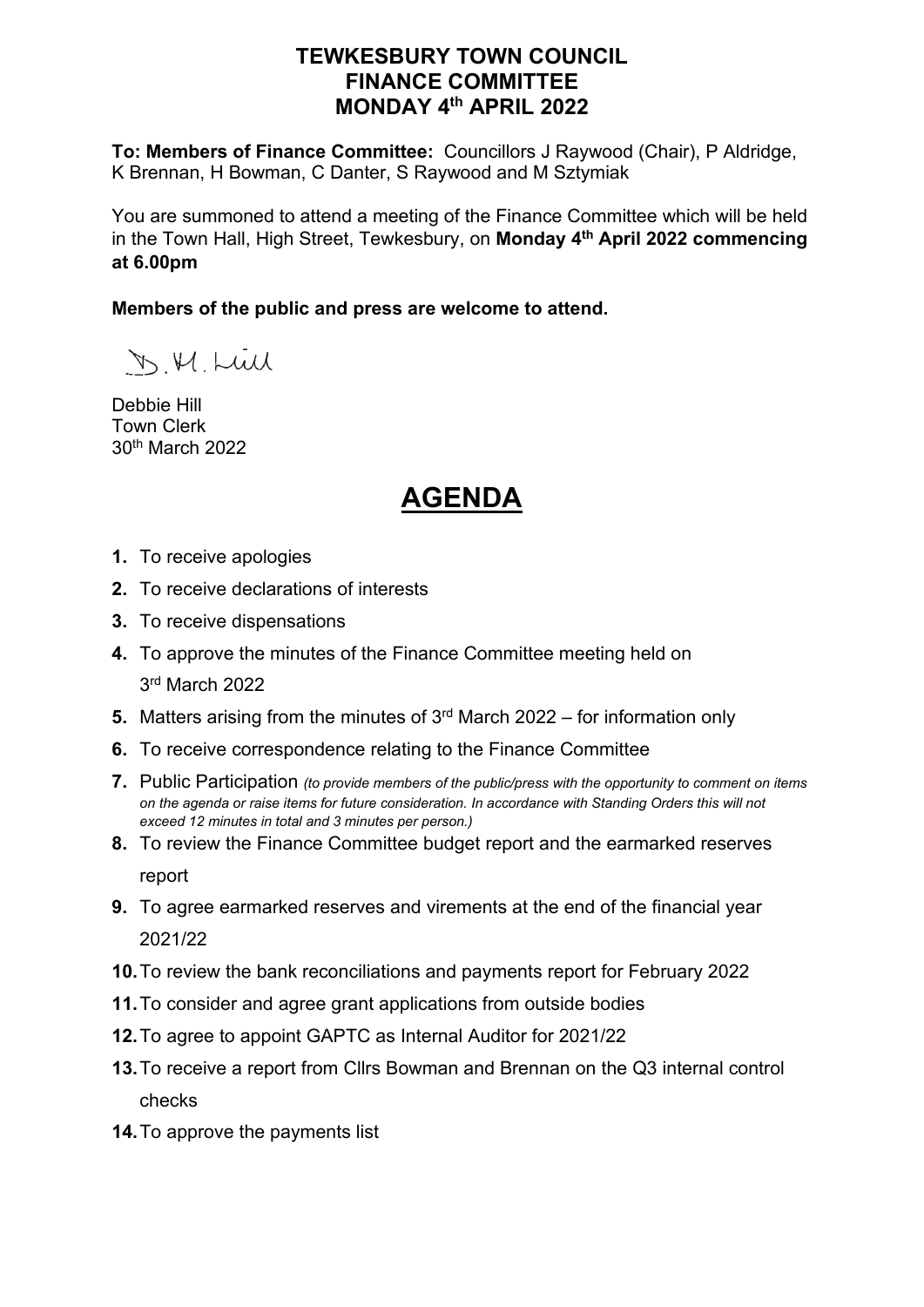### **MINUTES**

# *of the*

# **Finance Committee meeting held on 3rd March 2022 at 6:00PM in the Town Hall, Tewkesbury**

| Present: | Cllrs J Raywood (Chair), P Aldridge, K Brennan, H Bowman, S Raywood, M Sztymiak,<br>C Danter                                                                                                                                                                                                                                 |
|----------|------------------------------------------------------------------------------------------------------------------------------------------------------------------------------------------------------------------------------------------------------------------------------------------------------------------------------|
|          | In attendance: D Hill (Town Clerk)                                                                                                                                                                                                                                                                                           |
| F.21.089 | To receive apologies<br>None.                                                                                                                                                                                                                                                                                                |
| F.21.090 | To receive declarations of interest<br>Cllr Danter re Mary P's on payments list (First Aid Training).                                                                                                                                                                                                                        |
| F.21.091 | To receive dispensations<br>None.                                                                                                                                                                                                                                                                                            |
| F.21.092 | To approve the approve the Minutes of the Finance Committee meeting held on<br>3rd February 2022<br>It was RESOLVED to approve the minutes of the Finance Committee meeting held on<br>3rd February 2022. Proposed by Cllr Brennan, seconded by Cllr Bowman.                                                                 |
| F.21.093 | Matters arising from the Minutes of 3 <sup>rd</sup> February 2022 - for information only.<br>21.082 Copier contract - Town Clerk to check two differing amounts over the year<br>and confirm contract details.<br>21.083 Staff expenses - The Town Clerk reported that the queried expenses related<br>to re-usable candles. |
| F.21.094 | To receive correspondence relating to the Finance Committee<br>None.                                                                                                                                                                                                                                                         |
| F.21.095 | <b>Public Participation</b><br>None.                                                                                                                                                                                                                                                                                         |
| F.21.096 | To review the budget and earmarked reserves reports<br>Review of the budget report was deferred due to the recent vires not being<br>reflected in the report. The earmarked reserves report reviewed.                                                                                                                        |
| F.21.097 | To review the bank reconciliations and payments report for January 2022<br>The bank reconciliations and payments report for January 2022 were reviewed.                                                                                                                                                                      |
| F.21.098 | To consider and agree grant applications from outside bodies<br>None.                                                                                                                                                                                                                                                        |
| F.21.099 | To consider and agree to apply for a debit card facility on the business account and<br>to agree which members of staff should be authorised for this facility.                                                                                                                                                              |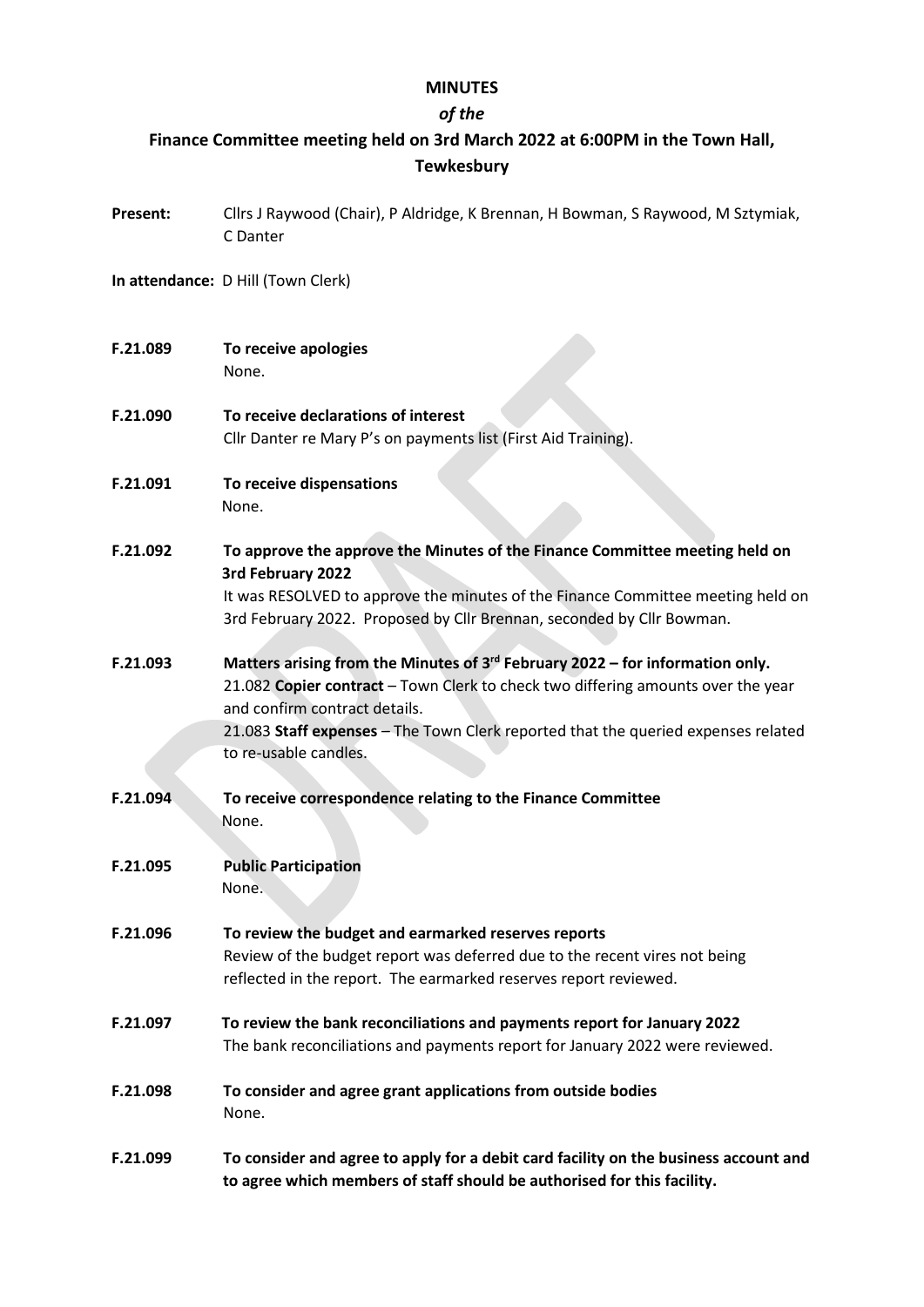It wa agreed that a debit card facility should be made available in the name of the Town Clerk and Assistant Town Clerk. **Action:** Tow Clerk to enquire whether a limit can be added to the facility and to check whether this would have any impact on transparency requirements.

- **F.21.100 To note the year end work is planned for 28<sup>th</sup> April 2022** This date was noted.
- **F.21.101 To note the Service Level Agreement relating to the Welcome Back Fund with Tewkesbury Borough Council** The Town Clerk reported that a Service Level Agreement is being prepared by the Legal Department at Tewkesbury Borough Council in relation to the Build Back Better funding that is to be passed to the Town Council for Residents' Weekend.
- **F.21.102 To review the Risk Management Register** Item deferred.

### **F.21.103 To approve the payments list** It was RESOLVED to approve payments totalling £10,148.37. Proposed by Cllr S Raywood, seconded by Cllr Bowman.

There being no further business the meeting closed at 7:15pm.

|  |  |  |  |  |  |  | 4th April 2022 |
|--|--|--|--|--|--|--|----------------|
|--|--|--|--|--|--|--|----------------|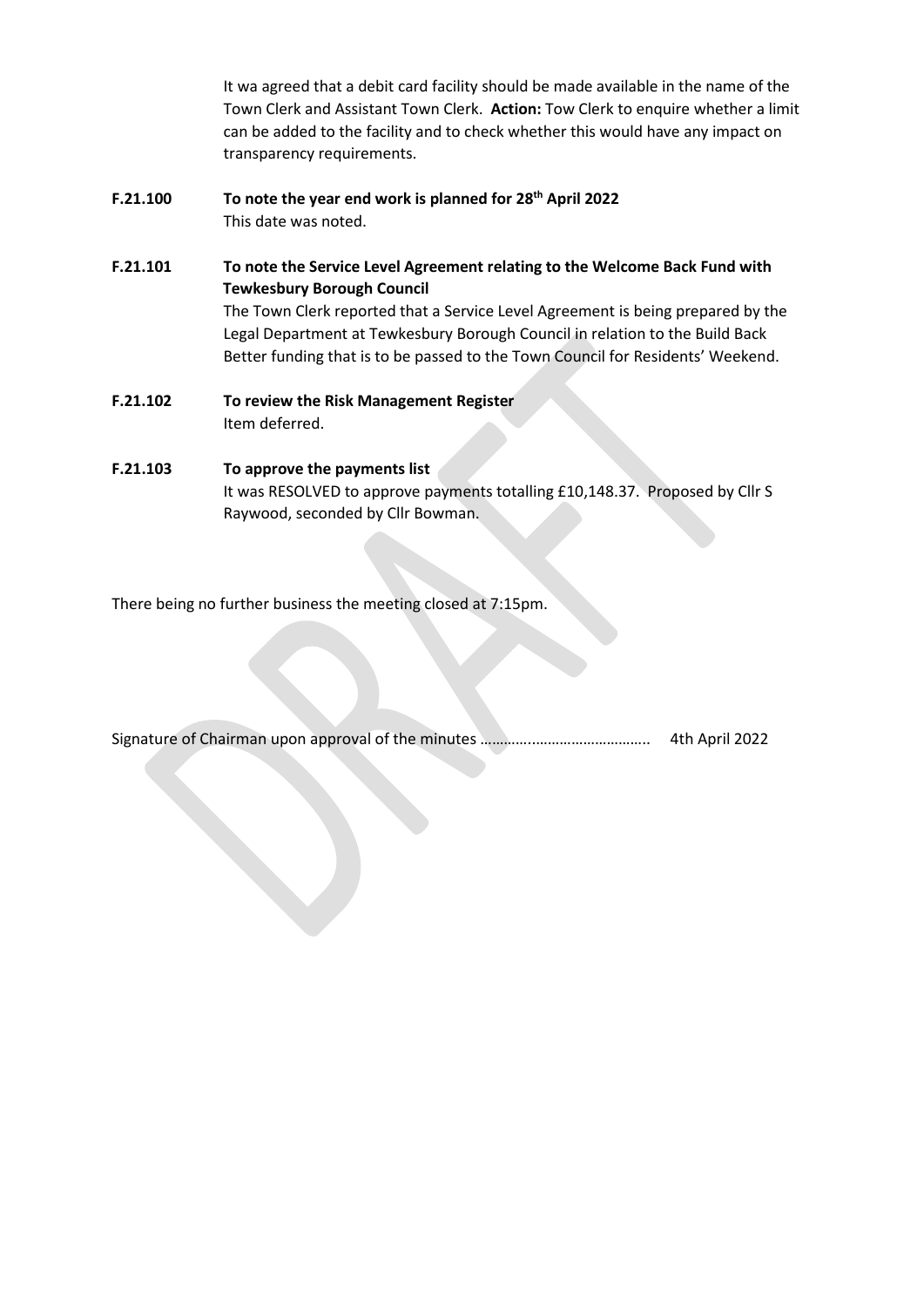12:56

### **Tewkesbury Town Council Council Page 1**

### **Detailed Income & Expenditure by Budget Heading 30/03/2022**

**Month No: 12 Cost Centre Report**

|         |                                       | <b>Actual Last</b><br>Year | <b>Actual Year</b><br>To Date | Current<br><b>Annual Bud</b> | Variance<br>Annual Total | Committed<br>Expenditure | Funds<br>Available | Transfer<br>to/from EMR |
|---------|---------------------------------------|----------------------------|-------------------------------|------------------------------|--------------------------|--------------------------|--------------------|-------------------------|
|         | 120 Finance                           |                            |                               |                              |                          |                          |                    |                         |
|         | 1076 Precept                          | 314,087                    | 320,716                       | 320,716                      | 0                        |                          |                    |                         |
|         | 1090 Interest Received                | 84                         | 31                            | 100                          | 69                       |                          |                    |                         |
|         | 1100 Grants & Donations Received      | 18                         | 10,055                        | 0                            | (10, 055)                |                          |                    |                         |
|         | Finance :- Income                     | 314,189                    | 330,802                       | 320,816                      | (9,986)                  |                          |                    | 0                       |
|         | 4100 Professional Fees                | 1,678                      | 250                           | 2,000                        | 1,750                    |                          | 1,750              |                         |
|         | 4150 Mayors Allowance                 | 1,500                      | 1,500                         | 1,500                        | 0                        |                          | 0                  |                         |
|         | 4160 Bank Charges                     | 156                        | 437                           | 80                           | (357)                    |                          | (357)              |                         |
|         | 4170 Audit Fees                       | 1,300                      | 1,462                         | 2,000                        | 538                      |                          | 538                |                         |
|         | 4180 Legal Fees                       | 4,781                      | 693                           | 10,000                       | 9,307                    |                          | 9,307              |                         |
|         | 4190 Subscriptions & Memberships      | 3,036                      | 2,996                         | 4,000                        | 1,004                    |                          | 1,004              |                         |
|         | 4195 Health & Safety                  | 3                          | 0                             | 0                            | 0                        |                          | 0                  |                         |
|         | 4200 Insurance                        | 6,444                      | 6,970                         | 7,000                        | 30                       |                          | 30                 |                         |
|         | 4210 Stationery Office Equipment      | 951                        | 1,573                         | 1,000                        | (573)                    |                          | (573)              |                         |
|         | 4211 Contingency                      | 0                          | 0                             | 6,000                        | 6,000                    |                          | 6,000              |                         |
|         | 4212 Councillor Expenses              | 0                          | 0                             | 600                          | 600                      |                          | 600                |                         |
|         | 4220 Telephone & Broadband (TC)       | 1,651                      | 1,023                         | 816                          | (207)                    |                          | (207)              |                         |
|         | 4230 Photocopier                      | 2,008                      | 3,209                         | 2,500                        | (709)                    |                          | (709)              |                         |
|         | 4240 Website                          | 600                        | 549                           | 450                          | (99)                     |                          | (99)               |                         |
| 4250 IT |                                       | 2,202                      | 4,878                         | 3,200                        | (1,678)                  |                          | (1,678)            |                         |
|         | 4260 Publications                     | 13                         | 0                             | 200                          | 200                      |                          | 200                |                         |
|         | 4270 Newsletter                       | 0                          | 0                             | 1,000                        | 1,000                    |                          | 1,000              |                         |
|         | 4280 Events & Services                | 58                         | 2,212                         | 3,200                        | 988                      |                          | 988                |                         |
|         | 4290 Regalia                          | 0                          | 0                             | 400                          | 400                      |                          | 400                |                         |
|         | 4300 Civic                            | 282                        | 713                           | 1,000                        | 287                      |                          | 287                |                         |
|         | 4310 Tourism & Marketing              | 0                          | 1,372                         | 1,000                        | (372)                    |                          | (372)              | 600                     |
|         | 4320 Town Crier                       | 1,000                      | 1,000                         | 1,000                        | 0                        |                          | 0                  |                         |
|         | 4330 Grants Paid                      | 17,110                     | 8,178                         | 10,000                       | 1,822                    |                          | 1,822              |                         |
|         | 4350 Elections                        | 0                          | 0                             | 1,000                        | 1,000                    |                          | 1,000              |                         |
|         | 4360 Residents' Weekend               | 0                          | 3,902                         | $\mathbf 0$                  | (3,902)                  |                          | (3,902)            |                         |
|         | 4990 Sundries/Petty Cash              | 186                        | 241                           | 1,000                        | 759                      |                          | 759                |                         |
|         | Finance :- Indirect Expenditure       | 44,957                     | 43,158                        | 60,946                       | 17,788                   | 0                        | 17,788             | 600                     |
|         | Net Income over Expenditure           | 269,232                    | 287,644                       | 259,870                      | (27, 774)                |                          |                    |                         |
| 6000    | plus Transfer from EMR                | 0                          | 600                           |                              |                          |                          |                    |                         |
|         | <b>Movement to/(from) Gen Reserve</b> | 269,232                    | 288,244                       |                              |                          |                          |                    |                         |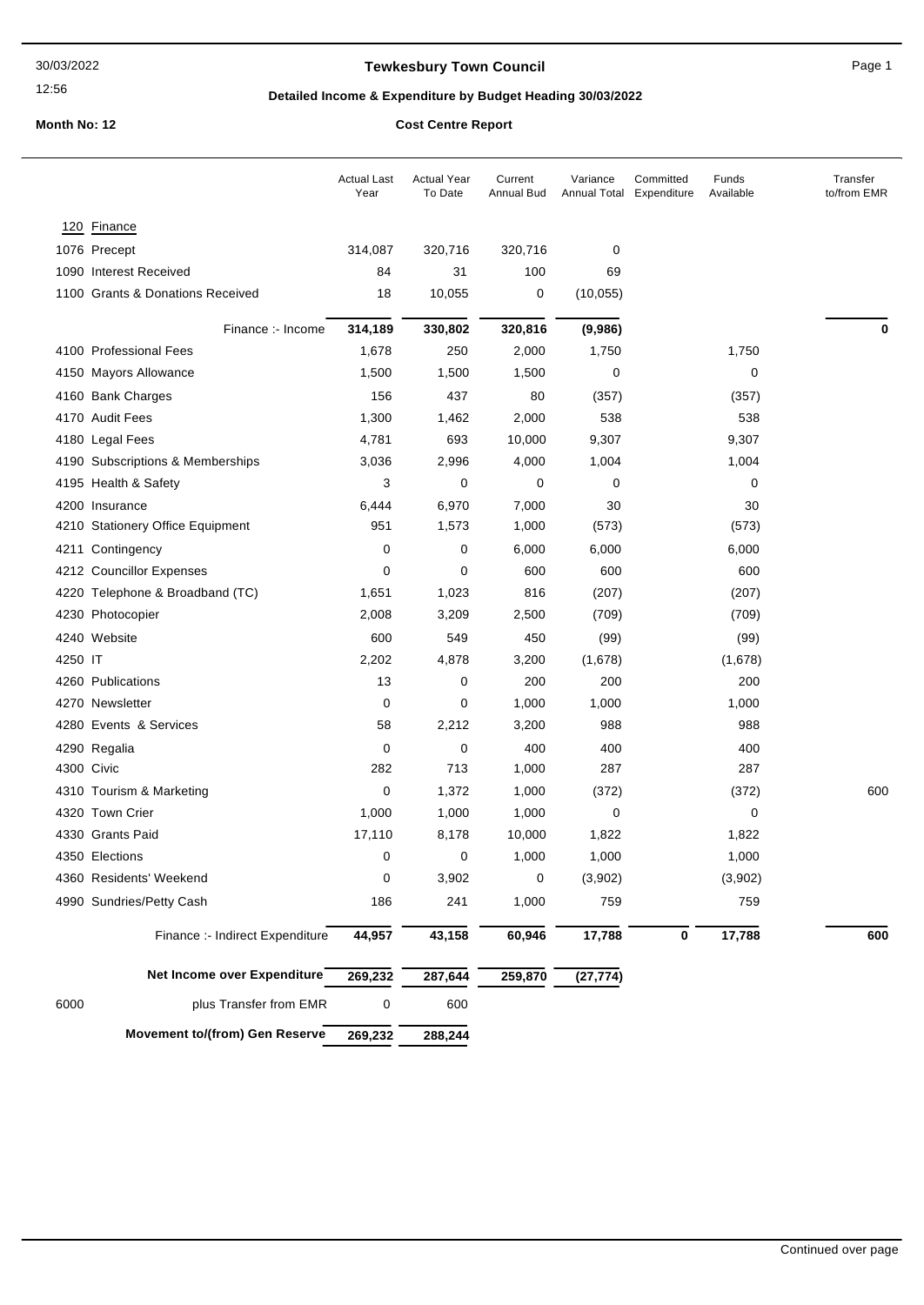30/03/2022

#### 12:56

### **Tewkesbury Town Council Page 2**

### **Detailed Income & Expenditure by Budget Heading 30/03/2022**

**Month No: 12 Cost Centre Report**

|                                       | <b>Actual Last</b><br>Year | <b>Actual Year</b><br>To Date | Current<br><b>Annual Bud</b> | Variance<br>Annual Total | Committed<br>Expenditure | Funds<br>Available | Transfer<br>to/from EMR |
|---------------------------------------|----------------------------|-------------------------------|------------------------------|--------------------------|--------------------------|--------------------|-------------------------|
| Grand Totals:- Income                 | 314,189                    | 330,802                       | 320,816                      | (9,986)                  |                          |                    |                         |
| Expenditure                           | 44,957                     | 43,158                        | 60,946                       | 17,788                   | 0                        | 17,788             |                         |
| Net Income over Expenditure           | 269,232                    | 287,644                       | 259,870                      | (27, 774)                |                          |                    |                         |
| plus Transfer from EMR                | 0                          | 600                           |                              |                          |                          |                    |                         |
| <b>Movement to/(from) Gen Reserve</b> | 269,232                    | 288,244                       |                              |                          |                          |                    |                         |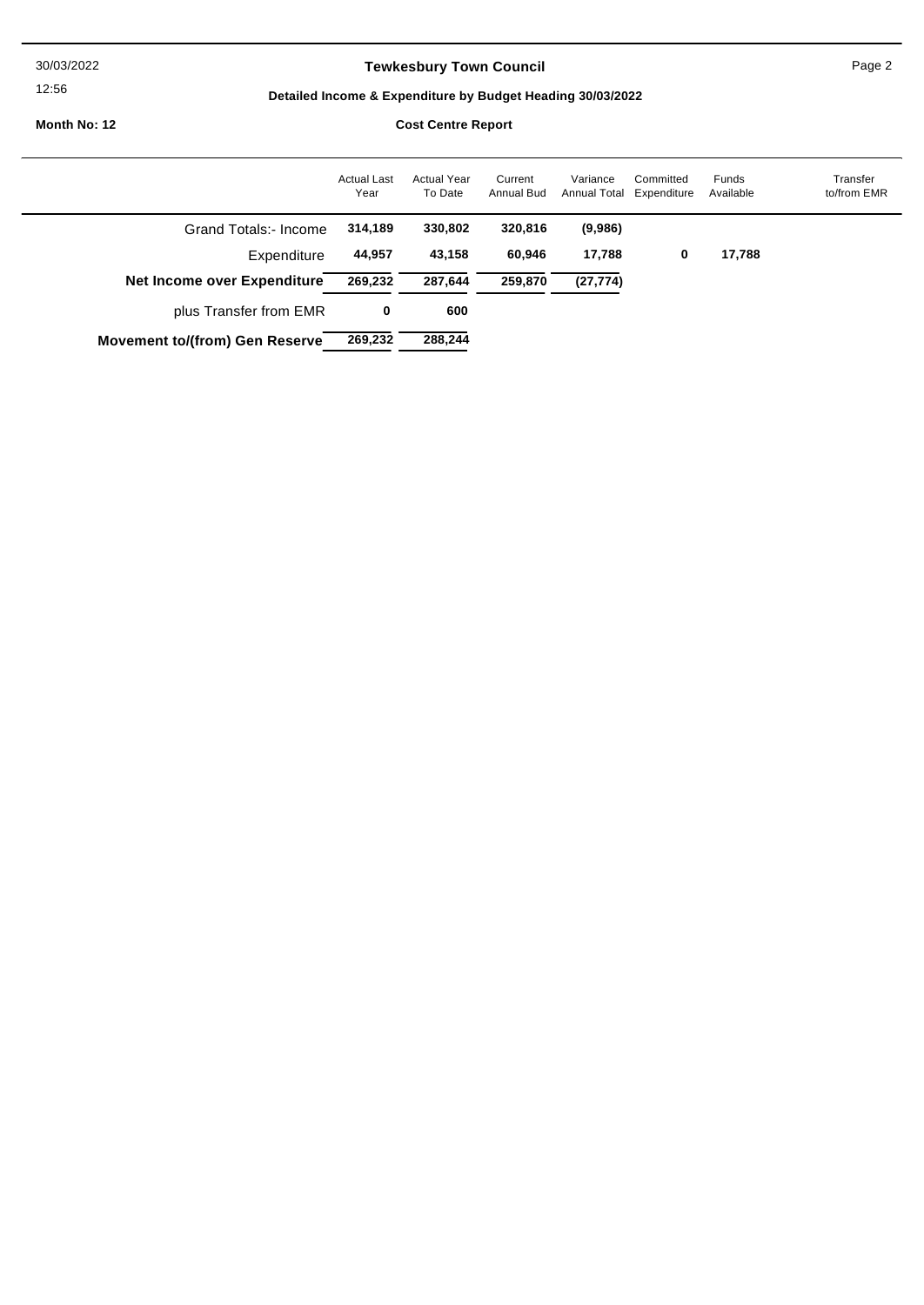# 30/03/2022 Tewkesbury Town Council

### Page 1

### Earmarked Reserves

|     | Account                                   | Opening Balance | Net Transfers | <b>Closing Balance</b> |
|-----|-------------------------------------------|-----------------|---------------|------------------------|
| 320 | <b>EMR B&amp;M Museum Maintenance</b>     | 11,240.00       | $-11,240.00$  | 0.00                   |
| 321 | <b>EMR B&amp;M Town Hall Gardens</b>      | 250.00          |               | 250.00                 |
| 322 | EMR B&M Moorings Prior's Court            | 19,894.23       |               | 19,894.23              |
| 323 | (Not In Use)                              | 0.00            |               | 0.00                   |
| 324 | <b>EMR E&amp;A Noticeboards</b>           | 1,447.00        |               | 1,447.00               |
| 325 | <b>EMR E&amp;A Playground Projects</b>    | 7,110.00        | $-640.00$     | 6,470.00               |
| 326 | <b>EMR E&amp;A Youth</b>                  | 6,615.00        | $-2,510.00$   | 4,105.00               |
| 327 | EMR Fin Asset Management Proj             | 3,821.00        |               | 3,821.00               |
| 328 | EMR B&M War Memorial *                    | 5,557.73        |               | 5,557.73               |
| 329 | <b>EMR SH Severn Ham</b>                  | 6,140.00        |               | 6,140.00               |
| 330 | <b>EMR E&amp;A CCTV</b>                   | 3,074.00        | $-3,074.00$   | 0.00                   |
| 331 | <b>EMR E&amp;A Tree Maintenance</b>       | 5,150.00        |               | 5,150.00               |
| 332 | <b>EMR E&amp;A Street Furniture</b>       | 4,029.00        | $-4,029.00$   | 0.00                   |
| 333 | <b>EMR E&amp;A Toilet Block Project</b>   | 6,394.00        | $-6,394.00$   | 0.00                   |
| 334 | <b>EMR E&amp;A Gloucester Road Maint.</b> | 0.00            |               | 0.00                   |
| 335 | <b>EMR E&amp;A Bus Shelters</b>           | 2,000.00        |               | 2,000.00               |
| 336 | <b>EMR Fin Regalia</b>                    | 0.00            |               | 0.00                   |
| 337 | <b>EMR Fin Website</b>                    | 2,160.00        |               | 2,160.00               |
| 338 | <b>EMR Fin Professional</b>               | 0.00            |               | 0.00                   |
| 339 | <b>EMR Fin Legal</b>                      | 0.00            |               | 0.00                   |
| 340 | <b>EMR Fin Elections</b>                  | 3,000.00        |               | 3,000.00               |
| 341 | <b>EMR Fin Tourism &amp; Marketing</b>    | 1,474.00        |               | 1,474.00               |
| 342 | <b>EMR Fin Newsletter</b>                 | 500.00          |               | 500.00                 |
| 343 | <b>EMR SH Weeding</b>                     | 3,000.00        |               | 3,000.00               |
| 344 | EMR SH Severn Ham Tree Maint              | 8,000.00        |               | 8,000.00               |
| 345 | <b>EMR SH Hay Sowing Project</b>          | 8,675.00        |               | 8,675.00               |
| 346 | <b>EMR SH Carver Knowles</b>              | 2,050.00        |               | 2,050.00               |
| 347 | EMR Pla Comm. & Display                   | 2,500.00        | $-1,194.00$   | 1,306.00               |
| 348 | <b>EMR Pla Outreach Sessions</b>          | 342.00          |               | 342.00                 |
| 349 | <b>EMR B&amp;M Moorings Projects</b>      | 4,263.00        |               | 4,263.00               |
| 350 | EMR B&M Watson Hall Lease *               | 20,000.00       |               | 20,000.00              |
|     | 351 EMR B&M Moorings St Mary's Rd         | 2,433.00        |               | 2,433.00               |
|     | 352 EMR Insurance                         | 1,556.00        |               | 1,556.00               |
| 353 | <b>EMR Shop Windows Project</b>           | 3,890.00        | -599.98       | 3,290.02               |
| 354 | <b>EMR TH Maintenance</b>                 | 5,831.00        |               | 5,831.00               |
| 355 | <b>EMR WH Projects</b>                    | 10,515.00       |               | 10,515.00              |
| 356 | <b>EMR WH Bar Equipment</b>               | 1,619.00        |               | 1,619.00               |
| 357 | <b>EMR Museum Roof Project</b>            | 18,750.00       | $-18,750.00$  | 0.00                   |
|     |                                           | 183,279.96      | $-48,430.98$  | 134,848.98             |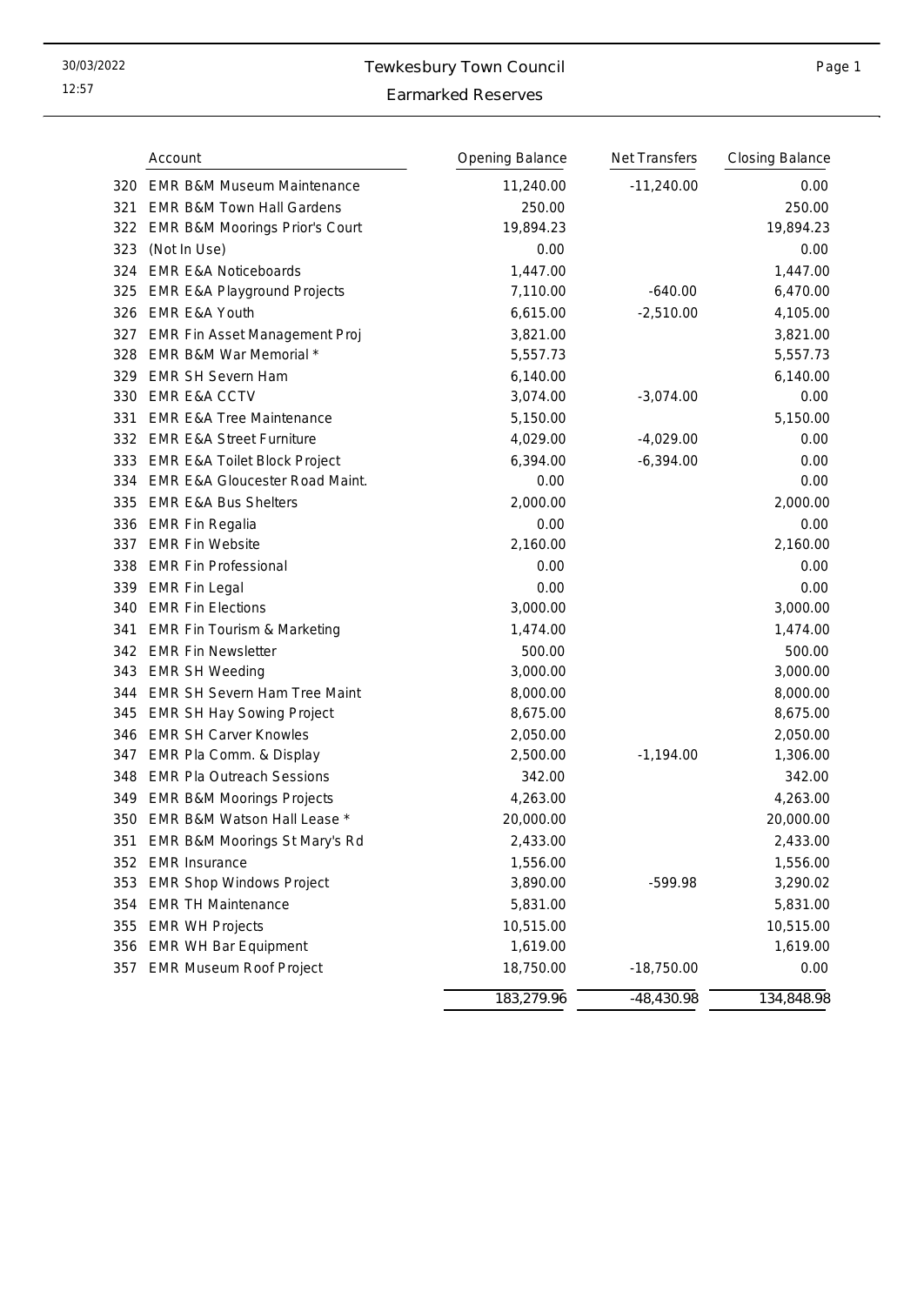Time: 12:03

### Tewkesbury Town Council

Page 1

#### User: JK Bank Reconciliation Statement as at 28/02/2022 for Cashbook 1 - Lloyds - Business Account

| Bank Statement Account Name (s)    | Statement Date | Page No                     | <b>Balances</b> |
|------------------------------------|----------------|-----------------------------|-----------------|
| Lloyds Bank Current A/c            | 28/02/2022     |                             | 256,674.52      |
|                                    |                |                             | 256,674.52      |
| Unpresented Cheques (Minus)        |                | Amount                      |                 |
|                                    |                | 0.00                        |                 |
|                                    |                |                             | 0.00            |
|                                    |                |                             | 256,674.52      |
| Receipts not Banked/Cleared (Plus) |                |                             |                 |
|                                    |                | 0.00                        |                 |
|                                    |                |                             | 0.00            |
|                                    |                |                             | 256,674.52      |
|                                    |                | Balance per Cash Book is :- | 256,674.52      |
|                                    |                | Difference is :-            | 0.00            |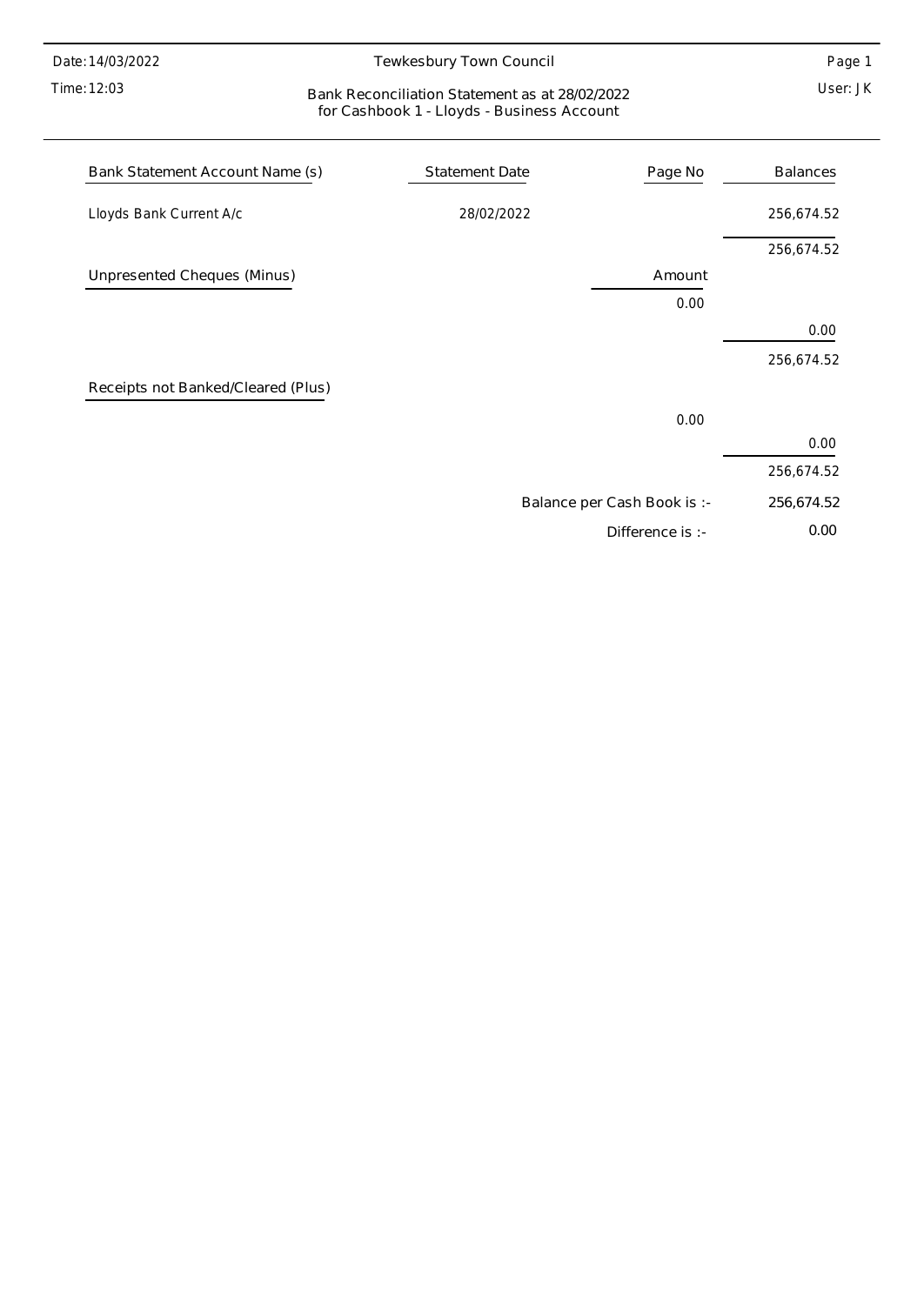12:07 Time:

### Tewkesbury Town Council

Page 1

#### User: JK Bank Reconciliation Statement as at 28/02/2022 for Cashbook 4 - Lloyds - 32 Day Notice A/C

| Bank Statement Account Name (s)    | <b>Statement Date</b> | Page No                     | <b>Balances</b> |
|------------------------------------|-----------------------|-----------------------------|-----------------|
| Lloyds Bank Savings A/c            | 28/02/2022            | 51                          | 112,107.42      |
|                                    |                       |                             | 112,107.42      |
| Unpresented Cheques (Minus)        |                       | Amount                      |                 |
|                                    |                       | 0.00                        |                 |
|                                    |                       |                             | 0.00            |
|                                    |                       |                             | 112,107.42      |
| Receipts not Banked/Cleared (Plus) |                       |                             |                 |
|                                    |                       | 0.00                        |                 |
|                                    |                       |                             | 0.00            |
|                                    |                       |                             | 112,107.42      |
|                                    |                       | Balance per Cash Book is :- | 112,107.42      |
|                                    |                       | Difference is :-            | 0.00            |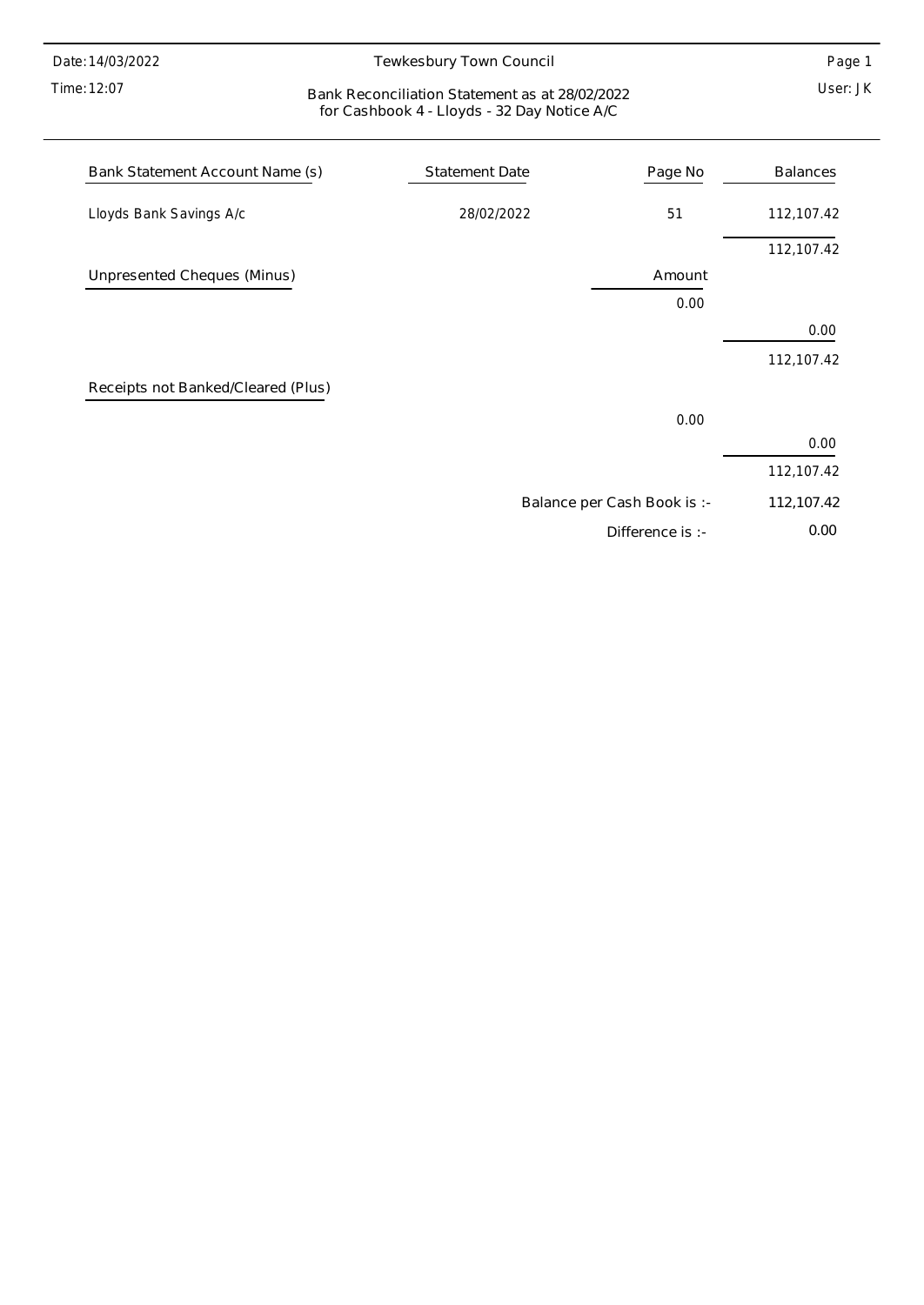Time: 13:00

### Tewkesbury Town Council

### Lloyds - Business Account

List of Payments made between 01/02/2022 and 28/02/2022

| Date Paid  | Payee Name                      | Reference   | Amount Paid Authorized Ref | <b>Transaction Detail</b>          |
|------------|---------------------------------|-------------|----------------------------|------------------------------------|
| 01/02/2022 | <b>Tesco Mobile</b>             | FEB 2022    | 22.98                      | Mobile phones                      |
| 02/02/2022 | Cellar Supplies Cheltenham Ltd  | 299439      | 313.45                     | <b>Bar Stock</b>                   |
| 03/02/2022 | Opus Gas Supply Limited         | 27074171    | 348.89                     | Town Hall Gas                      |
| 05/02/2022 | TBC - Back Of Avon              | 5105564X    | 70.00                      | <b>Back Of Avon Business Rates</b> |
| 07/02/2022 | Yu Energy                       | 693294      | 599.94                     | Town hall electric                 |
| 07/02/2022 | <b>HMRC</b>                     | <b>BACS</b> | 1.837.88                   | Tax/Ni Jan P10                     |
| 07/02/2022 | Gloucester County Council       | <b>BACS</b> | 1,892.76                   | Pensions Jan P10                   |
| 08/02/2022 | Inty Limited                    | 00395466    | 96.18                      | Service charge                     |
| 08/02/2022 | Plastic Free Tewkesbury         | 2460        | 113.40                     | Plastic Free Tewkesbury grant      |
| 14/02/2022 | Waterplus (Watson Hall Bar- 03  | 05772260    | 150.29                     | Bar water                          |
| 14/02/2022 | Yu Energy                       | 704346      | 48.60                      | Glos Rd toilets                    |
| 14/02/2022 | Yu Energy                       | 704347      | 211.71                     | Spring Gardens electric            |
| 14/02/2022 | Yu Energy                       | 704332      | 1,633.92                   | Town hall electric                 |
| 14/02/2022 | GAB                             | Std Ord     | 5,005.00                   | Contractor costs                   |
| 15/02/2022 | Armitage Building & Carpentry   | 1           | 200.00                     | TH Basement door repair            |
| 15/02/2022 | lan Bishop                      | 2           | 4,500.00                   | Maintenance works TH, M, Clock     |
| 15/02/2022 | <b>Blue Moon Cleaning</b>       | 3           | 170.00                     | <b>Bus Shelter Cleaning</b>        |
| 15/02/2022 | <b>Brunel Engraving Company</b> | 4           | 101.34                     | Memorial Bench Nameplate           |
| 15/02/2022 | Clavell and Hind                | 5           | 180.00                     | bar stock                          |
| 15/02/2022 | Countrywide Grounds Maintenanc  | 6           | 227.59                     | February grass cutting             |
| 15/02/2022 | Dormakaba                       | 7           | 610.80                     | TH Annual maintenance              |
| 15/02/2022 | <b>GAPTC</b>                    | 8           | 40.00                      | <b>Clerks Networking</b>           |
| 15/02/2022 | <b>Gloucester Brewery</b>       | 9           | 117.54                     | <b>Bar Stock</b>                   |
| 15/02/2022 | Greenfields Garden Services Lt  | 10          | 318.00                     | grass repairs                      |
| 15/02/2022 | Haywards Tewkesbury Ltd         | 11          | 163.16                     | Various                            |
| 15/02/2022 | Imex Data & Communications Lim  | 12          | 57.60                      | January Till maint                 |
| 15/02/2022 | Laithwaites Wine Gloucester Sh  | 13          | 256.62                     | bar stock                          |
| 15/02/2022 | <b>LCM Flat Roofing</b>         | 14          | 216.00                     | WH roof repair                     |
| 15/02/2022 | Packwood Printers Ltd           | 15          | 38.40                      | Weatherproof posters               |
| 15/02/2022 | PAYROLLS UK LTD                 | 16          | 56.40                      | Office payroll                     |
| 15/02/2022 | Ben Perry                       | 17          | 1,300.00                   | Severn Ham work/ hay and seed      |
| 15/02/2022 | Proactive Business Supplies Lt  | 18          | 85.15                      | Office supplies                    |
| 15/02/2022 | Rialtas Business Solutions Ltd  | 19          | 547.50                     | Assets inventory software          |
| 15/02/2022 | <b>SPA Security</b>             | 20          | 180.00                     | Queen Alive Security               |
| 15/02/2022 | Tewkesbury Garden Centre        | 21          | 210.00                     | Christmas Tree                     |
| 15/02/2022 | Wybone Limited                  | 22          | 543.28                     | Litter Bin                         |
| 15/02/2022 | Jen King                        | <b>BACS</b> | 3.00                       | <b>Expense Claim</b>               |
| 16/02/2022 | Cellar Supplies Cheltenham Ltd  | 310650      | 248.90                     | bar stock                          |
| 17/02/2022 | Tewkesbury Friends of the Eart  | 2462        | 320.00                     | <b>Grant Awarded</b>               |
| 18/02/2022 | <b>Staff Salaries</b>           | <b>BACS</b> | 7,020.56                   | Office Net Wages FEB P11           |
| 18/02/2022 | <b>Staff Salaries</b>           | <b>BACS</b> | 1,007.95                   | Bar Net Wages FEB P11              |
| 21/02/2022 | Digital Telecom Ltd             | 202213      | 49.80                      | Phones WH                          |
| 21/02/2022 | Digital Telecom Ltd             | 202345      | 76.50                      | monthly phones TH                  |
| 21/02/2022 | <b>Charlton Networks</b>        | 37201       | 105.54                     | January Charges                    |
| 21/02/2022 | Tommy Lewis Music               | 750         | 450.00                     | deposit - residents weekend        |
| 21/02/2022 | <b>NEST</b>                     | DD          | 147.05                     | Pensions Feb P11                   |
| 22/02/2022 | Waterplus (PC Spring Gdns. - 0  | 05803575    | 120.70                     | Spring gardens Water               |
|            |                                 |             |                            |                                    |